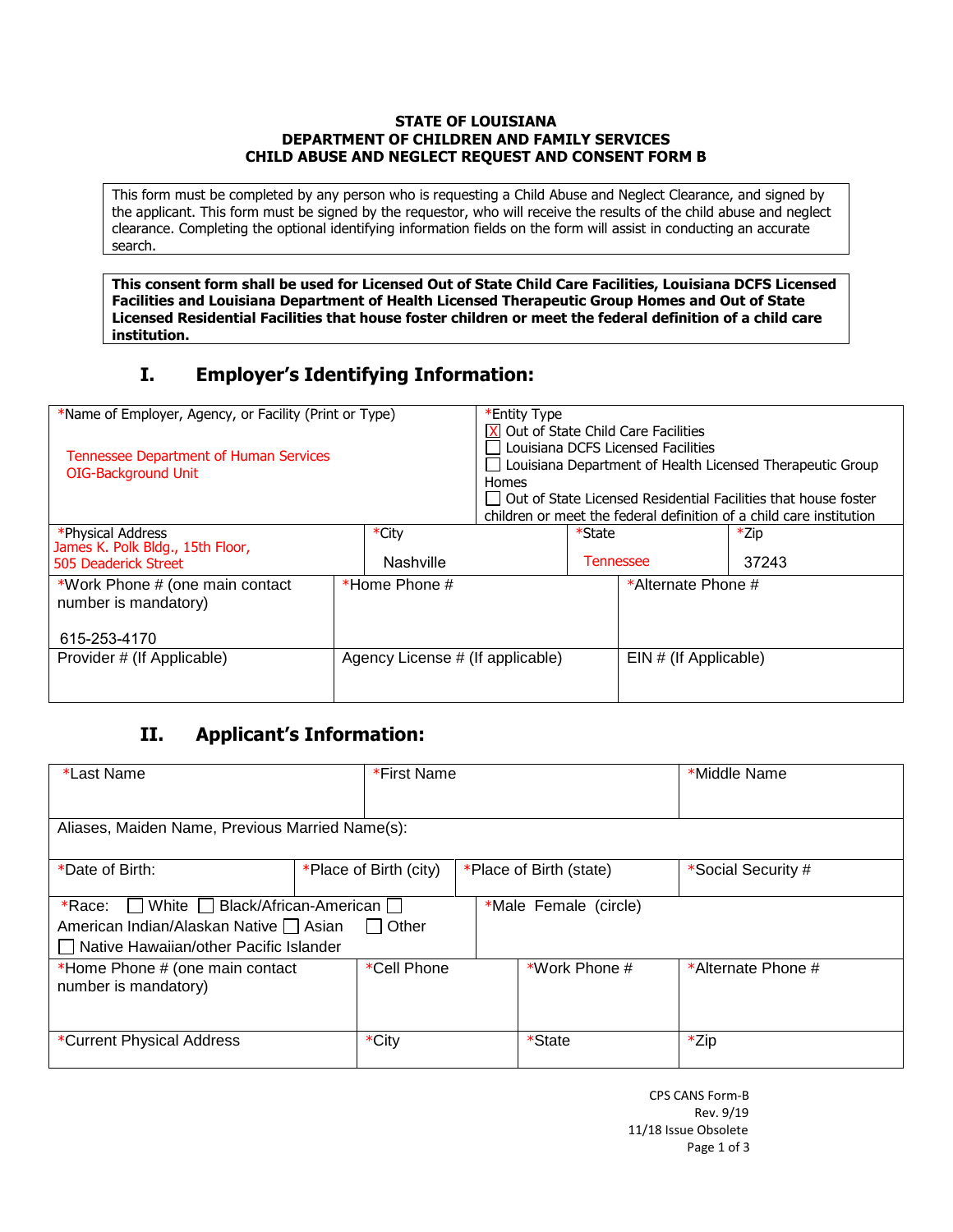| *Current Mailing Address: | *City | *State | *Zip |
|---------------------------|-------|--------|------|
|                           |       |        |      |
| *Email Address:           |       |        |      |
|                           |       |        |      |

| *Identification Type<br><b>State Issued Driving License</b><br>State Issued Identification | *Identification (ID) #     | *State Issued By             | *ID Expiration Date |
|--------------------------------------------------------------------------------------------|----------------------------|------------------------------|---------------------|
| *Marital Status                                                                            | Spouse (name) (if married) | Spouse (DOB)<br>(if married) |                     |
| Previous Spouse (name)                                                                     | Previous Spouse (DOB)      |                              |                     |
| Previous Spouse (name)                                                                     | Previous Spouse (DOB)      |                              |                     |

# \***List previous addresses for the past 5 years:**

| <b>Physical Address</b> | City | State | Zip |
|-------------------------|------|-------|-----|
| <b>Physical Address</b> | City | State | Zip |
| <b>Physical Address</b> | City | State | Zip |
| <b>Physical Address</b> | City | State | Zip |
| <b>Physical Address</b> | City | State | Zip |
| <b>Physical Address</b> | City | State | Zip |
| <b>Physical Address</b> | City | State | Zip |

## **List children that the applicant has been responsible for:**

| First Name | Last Name | Date of Birth |
|------------|-----------|---------------|
|            |           |               |
|            |           |               |

CPS CANS Form-B Rev. 9/19 11/18 Issue Obsolete Page 2 of 3